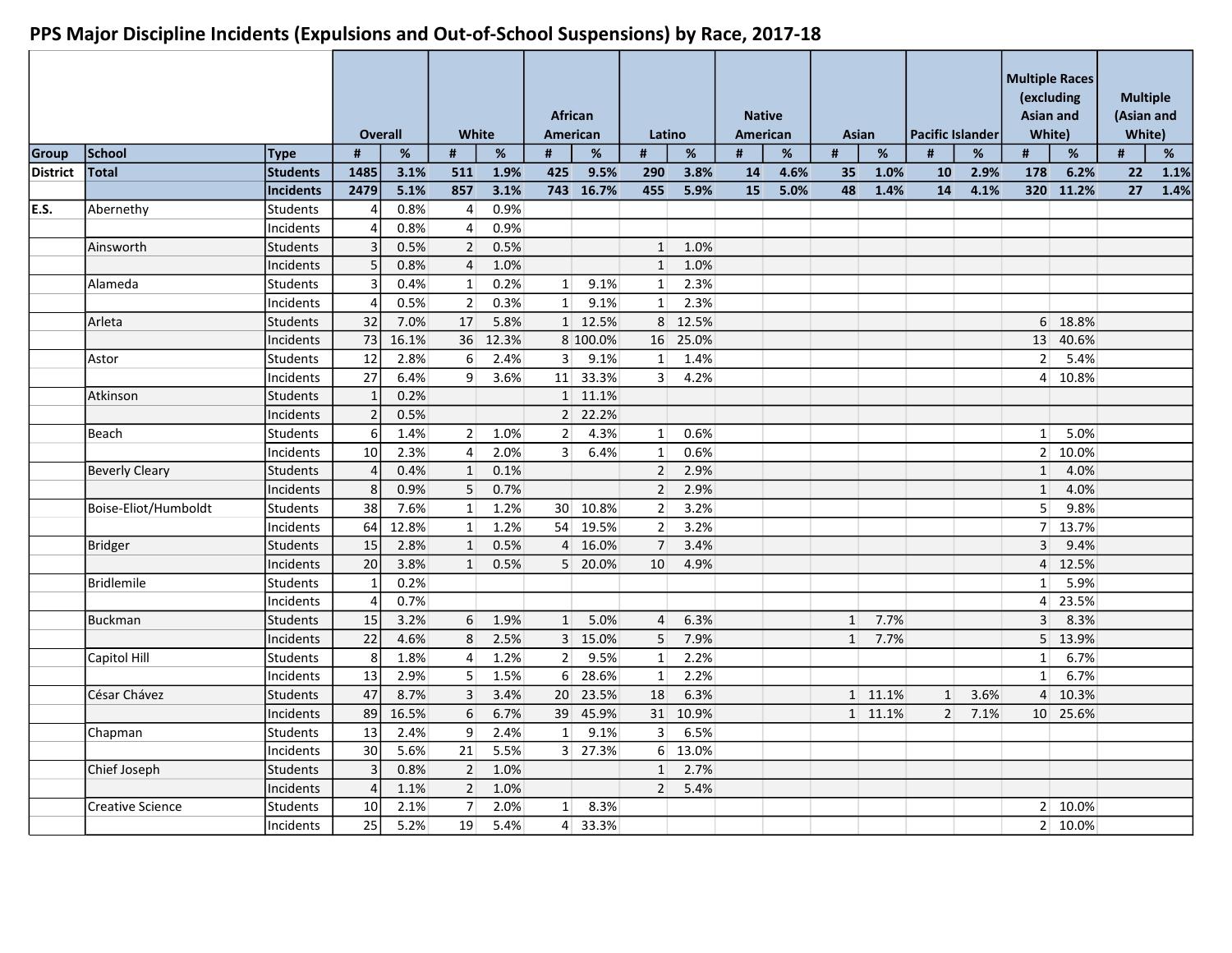|       |                      |                 | <b>Overall</b>  |       | White            |          |                  | <b>African</b><br>American | Latino          |                 |        | <b>Native</b><br>American | Asian           |                 |                 | Pacific Islander | <b>Multiple Races</b><br>(excluding<br>Asian and<br>White) |         |                | <b>Multiple</b><br>(Asian and<br>White) |
|-------|----------------------|-----------------|-----------------|-------|------------------|----------|------------------|----------------------------|-----------------|-----------------|--------|---------------------------|-----------------|-----------------|-----------------|------------------|------------------------------------------------------------|---------|----------------|-----------------------------------------|
| Group | School               | <b>Type</b>     | #               | $\%$  | #                | $\%$     | #                | %                          | #               | $\%$            | #      | %                         | #               | $\%$            | #               | %                | #                                                          | %       | #              | %                                       |
| E.S.  | Creston              | Students        | 13              | 3.5%  | $6 \mid$         | 2.7%     |                  | 2 11.8%                    | $\overline{3}$  | 4.4%            |        |                           | $1\overline{ }$ | 2.9%            |                 |                  | $1\vert$                                                   | 5.6%    |                |                                         |
|       |                      | Incidents       | 28              | 7.5%  | 13               | 5.8%     | 6 <sup>1</sup>   | 35.3%                      |                 | 7 10.3%         |        |                           | $\mathbf{1}$    | 2.9%            |                 |                  | 1                                                          | 5.6%    |                |                                         |
|       | Duniway              | Students        | $\mathbf{1}$    | 0.2%  | 1                | 0.2%     |                  |                            |                 |                 |        |                           |                 |                 |                 |                  |                                                            |         |                |                                         |
|       |                      | Incidents       | $\mathbf 1$     | 0.2%  | 1                | 0.2%     |                  |                            |                 |                 |        |                           |                 |                 |                 |                  |                                                            |         |                |                                         |
|       | Faubion              | <b>Students</b> | 25              | 3.5%  | 3 <sup>1</sup>   | 1.6%     | 12               | 5.7%                       | $\overline{7}$  | 3.7%            |        |                           |                 |                 |                 |                  | $\overline{3}$                                             | 3.6%    |                |                                         |
|       |                      | Incidents       | 43              | 6.1%  | 3 <sup>1</sup>   | 1.6%     |                  | 22 10.5%                   | 11              | 5.9%            |        |                           |                 |                 |                 |                  | 7                                                          | 8.3%    |                |                                         |
|       | <b>Forest Park</b>   | Students        |                 | 0.5%  | $1\vert$         | 0.4%     |                  |                            |                 |                 |        |                           | $1\overline{ }$ | 0.9%            |                 |                  |                                                            |         |                |                                         |
|       |                      | Incidents       | 5               | 1.1%  | $1\vert$         | 0.4%     |                  |                            |                 |                 |        |                           | $\overline{4}$  | 3.7%            |                 |                  |                                                            |         |                |                                         |
|       | Glencoe              | Students        | $6 \mid$        | 1.2%  | 2 <sup>1</sup>   | 0.6%     | $1\vert$         | 5.6%                       |                 |                 |        |                           |                 |                 |                 |                  | $\overline{2}$                                             | 5.4%    | $\mathbf{1}$   | 3.4%                                    |
|       |                      | Incidents       | 11              | 2.2%  | 2 <sup>1</sup>   | 0.6%     | $6 \overline{6}$ | 33.3%                      |                 |                 |        |                           |                 |                 |                 |                  | $\overline{2}$                                             | 5.4%    | $\mathbf{1}$   | 3.4%                                    |
|       | Grout                | Students        | $\overline{9}$  | 2.3%  | $\overline{4}$   | 1.9%     | $\vert$ 1        | 2.1%                       | $\overline{2}$  | 5.0%            |        |                           | $1\overline{ }$ | 2.2%            |                 |                  | $1\vert$                                                   | 3.6%    |                |                                         |
|       |                      | Incidents       | 10              | 2.6%  | 5 <sup>1</sup>   | 2.3%     | $\vert$ 1        | 2.1%                       | $\overline{2}$  | 5.0%            |        |                           | $1\overline{ }$ | 2.2%            |                 |                  | $1\vert$                                                   | 3.6%    |                |                                         |
|       | <b>Harrison Park</b> | <b>Students</b> | 42              | 6.6%  | $\overline{7}$   | 4.7%     |                  | 21 15.3%                   | 8               | 7.3%            |        |                           | 3               | 1.7%            | 1               | 7.7%             | 2 <sup>1</sup>                                             | 4.4%    |                |                                         |
|       |                      | Incidents       | 51              | 8.0%  | 10               | 6.7%     | 23               | 16.8%                      | 9               | 8.2%            |        |                           | 4               | 2.3%            | $1\overline{ }$ | 7.7%             | $\overline{4}$                                             | 8.9%    |                |                                         |
|       | Hayhurst             | Students        | 14              | 2.4%  | $6 \mid$         | 1.4%     |                  | 2 10.5%                    |                 |                 |        |                           |                 |                 |                 |                  | 5 <sup>1</sup>                                             | 11.6%   | $\mathbf{1}$   | 3.4%                                    |
|       |                      | Incidents       | 23              | 3.9%  | 7 <sup>1</sup>   | 1.6%     |                  | 3 15.8%                    |                 |                 |        |                           |                 |                 |                 |                  | 11                                                         | 25.6%   | $\overline{2}$ | 6.9%                                    |
|       | Irvington            | <b>Students</b> | 13              | 2.8%  | $6 \overline{6}$ | 2.4%     | $\overline{4}$   | 4.3%                       | $\overline{2}$  | 3.7%            |        |                           |                 |                 |                 |                  | 1                                                          | 2.4%    |                |                                         |
|       |                      | Incidents       | 19              | 4.1%  | $6 \mid$         | 2.4%     | 10 <sup>1</sup>  | 10.9%                      | 2               | 3.7%            |        |                           |                 |                 |                 |                  | 1                                                          | 2.4%    |                |                                         |
|       | James John           | Students        | 15              | 4.1%  | $\vert$          | 2.9%     | $\overline{4}$   | 12.1%                      | 5 <sup>1</sup>  | 3.4%            | $\ast$ | $\ast$                    |                 |                 | $\ast$          | $\ast$           |                                                            |         |                |                                         |
|       |                      | Incidents       | 33              | 9.0%  | 16               | 11.7%    | 6 <sup>1</sup>   | 18.2%                      | 8               | 5.5%            | $\ast$ | $\ast$                    |                 |                 | $\ast$          | $\ast$           |                                                            |         |                |                                         |
|       | Kelly                | <b>Students</b> | 39              | 7.3%  | 18               | 5.8%     | 8 <sup>1</sup>   | 20.5%                      | $\overline{7}$  | 8.2%            |        | 1 12.5%                   | $1\overline{ }$ | 1.9%            |                 |                  |                                                            | 4 13.3% |                |                                         |
|       |                      | Incidents       | 64              | 12.0% | 31               | 10.0%    | 14               | 35.9%                      |                 | 13 15.3%        |        | 1 12.5%                   | $1\vert$        | 1.9%            |                 |                  |                                                            | 4 13.3% |                |                                         |
|       | Laurelhurst          | Students        | 5               | 0.7%  | $\overline{4}$   | 0.7%     |                  |                            |                 |                 |        |                           |                 |                 |                 |                  |                                                            |         | $\mathbf{1}$   | 2.6%                                    |
|       |                      | Incidents       | $\overline{7}$  | 1.0%  | $6 \mid$         | 1.1%     |                  |                            |                 |                 |        |                           |                 |                 |                 |                  |                                                            |         | $\mathbf{1}$   | 2.6%                                    |
|       | Lee                  | Students        | 18              | 4.2%  | $5\overline{)}$  | 3.8%     | $\overline{3}$   | 4.5%                       | 3               | 3.8%            |        | 1 16.7%                   | 2 <sup>1</sup>  | 2.3%            | $\ast$          | $\ast$           | $\overline{3}$                                             | 7.3%    |                |                                         |
|       |                      | Incidents       | 20              | 4.7%  | 5                | 3.8%     | 5                | 7.5%                       | 3               | 3.8%            |        | 1 16.7%                   | $\overline{2}$  | 2.3%            | $\ast$          | $\ast$           | $\overline{3}$                                             | 7.3%    |                |                                         |
|       | Lent                 | Students        | 50              | 9.4%  | 13               | 9.6%     | 9 <sup>1</sup>   | 23.7%                      | 15              | 6.0%            | $\ast$ | $\ast$                    | 2 <sup>1</sup>  | 2.7%            |                 |                  | 9 <sup>1</sup>                                             | 39.1%   |                | 16.7%<br>$\mathbf{1}$                   |
|       |                      | Incidents       | 109             | 20.6% | 37               | 27.4%    | 19               | 50.0%                      |                 | 32 12.9%        | $\ast$ | $\ast$                    | $\overline{4}$  | 5.4%            |                 |                  | 14                                                         | 60.9%   |                | $\overline{2}$<br>33.3%                 |
|       | Lewis                | <b>Students</b> | 4               | 1.0%  | 2 <sup>1</sup>   | 0.7%     |                  |                            |                 |                 |        |                           |                 |                 |                 |                  | $1\overline{ }$                                            | 4.0%    | $\mathbf{1}$   | 4.8%                                    |
|       |                      | Incidents       | 10 <sup>1</sup> | 2.6%  | $6 \mid$         | 2.0%     |                  |                            |                 |                 |        |                           |                 |                 |                 |                  |                                                            | 3 12.0% | 1              | 4.8%                                    |
|       | Llewellyn            | lStudents       | $\overline{7}$  | 1.4%  | 5 <sup>2</sup>   | 1.3%     |                  |                            | $1\vert$        | 3.0%            |        |                           |                 |                 |                 |                  | $1\vert$                                                   | 6.3%    |                |                                         |
|       |                      | Incidents       | 8               | 1.6%  |                  | $6$ 1.5% |                  |                            |                 | $1 \quad 3.0\%$ |        |                           |                 |                 |                 |                  | 1                                                          | 6.3%    |                |                                         |
|       | Maplewood            | Students        | $\mathbf{1}$    | 0.3%  | $1\vert$         | 0.3%     |                  |                            |                 |                 |        |                           |                 |                 |                 |                  |                                                            |         |                |                                         |
|       |                      | Incidents       |                 | 0.3%  | 1                | 0.3%     |                  |                            |                 |                 |        |                           |                 |                 |                 |                  |                                                            |         |                |                                         |
|       | Markham              | Students        | 4               | 0.9%  | 3 <sup>1</sup>   | 1.2%     |                  |                            | $1\vert$        | 2.1%            |        |                           |                 |                 |                 |                  |                                                            |         |                |                                         |
|       |                      | Incidents       | 7               | 1.5%  | 5 <sup>1</sup>   | 2.0%     |                  |                            | 2 <sup>1</sup>  | 4.3%            |        |                           |                 |                 |                 |                  |                                                            |         |                |                                         |
|       | Marysville           | Students        | 15              | 3.7%  | 5 <sup>1</sup>   | 3.5%     | $\overline{2}$   | 4.2%                       | $1\overline{ }$ | 1.4%            |        | 1 12.5%                   |                 | $1 \quad 1.1\%$ |                 | 7.7%<br>1        |                                                            | 4 15.4% |                |                                         |
|       |                      | Incidents       | 21              | 5.2%  | $6 \overline{6}$ | 4.2%     | $\overline{4}$   | 8.3%                       |                 | $1 \quad 1.4\%$ |        | 1 12.5%                   |                 | $1 \quad 1.1\%$ |                 | 1 7.7%           |                                                            | 7 26.9% |                |                                         |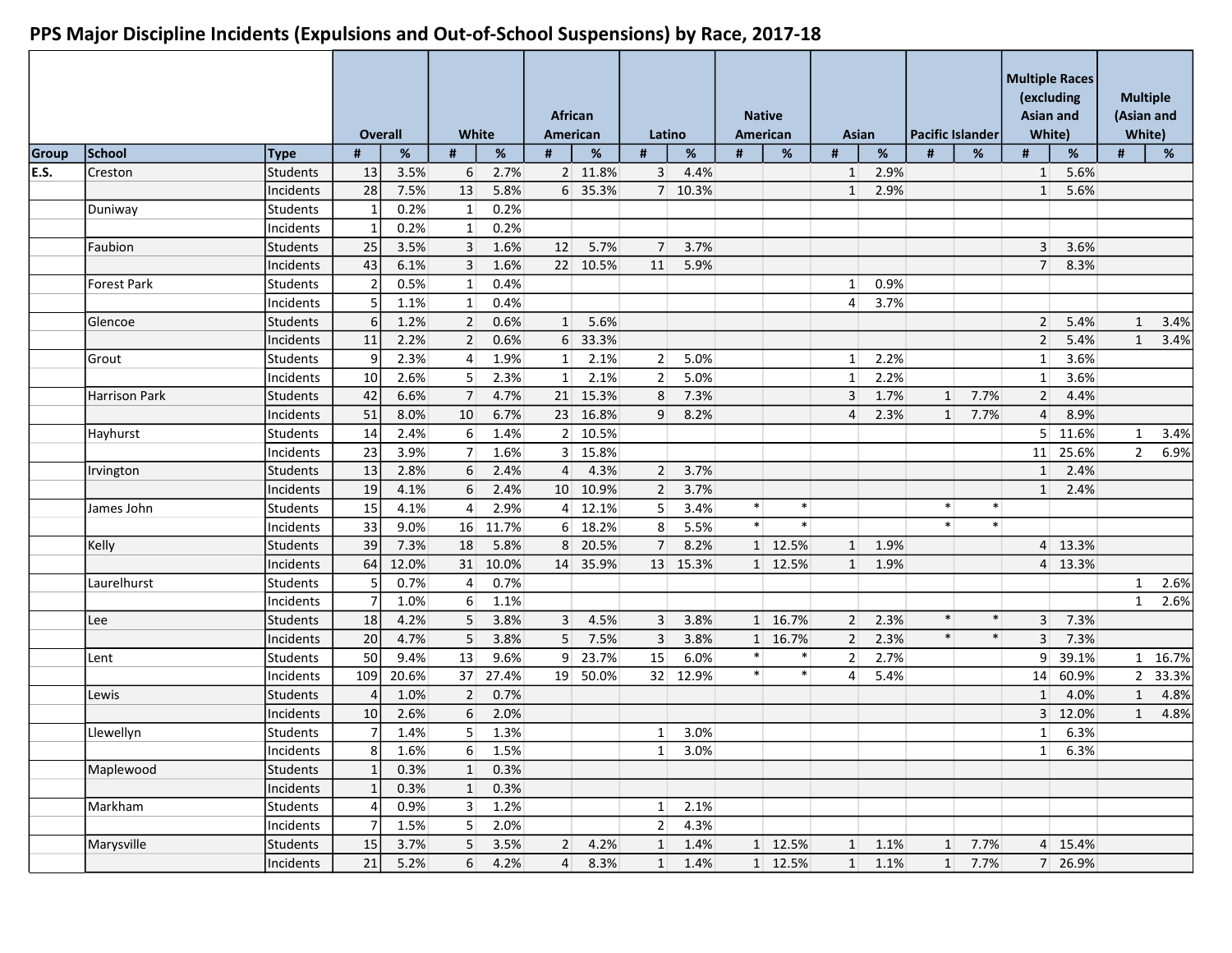|       |                         |                 |                          | <b>Overall</b> | White           |                 | American       | African         |                 | Latino         |                 | <b>Native</b><br>American | Asian           |                 |   | Pacific Islander | (excluding<br><b>Asian and</b><br>White) | <b>Multiple Races</b> |                | <b>Multiple</b><br>(Asian and<br>White) |
|-------|-------------------------|-----------------|--------------------------|----------------|-----------------|-----------------|----------------|-----------------|-----------------|----------------|-----------------|---------------------------|-----------------|-----------------|---|------------------|------------------------------------------|-----------------------|----------------|-----------------------------------------|
| Group | School                  | Type            | #                        | $\%$           | #               | $\%$            | #              | %               | #               | $\%$           | #               | %                         | #               | $\%$            | # | %                | #                                        | %                     | #              | %                                       |
| E.S.  | MLK Jr                  | <b>Students</b> | 19                       | 4.9%           |                 |                 | 11             | 7.3%            | 3               | 2.7%           |                 |                           |                 |                 |   |                  |                                          | 5 10.6%               |                |                                         |
|       |                         | Incidents       | 35                       | 9.0%           |                 |                 | 14             | 9.3%            | 8               | 7.3%           |                 |                           |                 |                 |   |                  |                                          | 13 27.7%              |                |                                         |
|       | Peninsula               | Students        | $\vert$                  | 1.4%           | $\overline{3}$  | 2.2%            | 1              | 3.1%            |                 |                |                 |                           |                 |                 |   |                  |                                          |                       |                |                                         |
|       |                         | Incidents       | 8 <sup>1</sup>           | 2.9%           | 7               | 5.2%            | $\mathbf{1}$   | 3.1%            |                 |                |                 |                           |                 |                 |   |                  |                                          |                       |                |                                         |
|       | Richmond                | Students        | $\overline{2}$           | 0.3%           | $1\vert$        | 0.3%            |                |                 |                 |                |                 |                           |                 |                 |   |                  |                                          |                       | $\mathbf{1}$   | 0.5%                                    |
|       |                         | Incidents       | $\overline{\mathcal{L}}$ | 0.3%           | $1\vert$        | 0.3%            |                |                 |                 |                |                 |                           |                 |                 |   |                  |                                          |                       | 1              | 0.5%                                    |
|       | Rieke                   | Students        | $\overline{\mathcal{L}}$ | 0.5%           | $\overline{2}$  | 0.7%            |                |                 |                 |                |                 |                           |                 |                 |   |                  |                                          |                       |                |                                         |
|       |                         | Incidents       | $\overline{3}$           | 0.8%           | $\overline{3}$  | 1.0%            |                |                 |                 |                |                 |                           |                 |                 |   |                  |                                          |                       |                |                                         |
|       | Rigler                  | <b>Students</b> | 25                       | 5.7%           | 8               | 9.1%            |                | 9 13.6%         | 6               | 2.5%           |                 |                           | $\mathbf{1}$    | 9.1%            |   |                  | $1\vert$                                 | 3.6%                  |                |                                         |
|       |                         | Incidents       | 69                       | 15.6%          | 23              | 26.1%           | 27             | 40.9%           | 14              | 5.9%           |                 |                           | $1\vert$        | 9.1%            |   |                  | $\overline{4}$                           | 14.3%                 |                |                                         |
|       | Rosa Parks              | <b>Students</b> | 10 <sup>1</sup>          | 3.7%           | $\mathbf{1}$    | 2.6%            | 7 <sup>1</sup> | 5.8%            | $\mathbf{1}$    | 1.4%           |                 |                           |                 |                 |   |                  | $1\vert$                                 | 4.0%                  |                |                                         |
|       |                         | Incidents       | 32                       | 11.8%          | $1\vert$        | 2.6%            |                | 28 23.3%        | $\overline{2}$  | 2.7%           |                 |                           |                 |                 |   |                  | $1\vert$                                 | 4.0%                  |                |                                         |
|       | Roseway Heights         | Students        | 24                       | 3.6%           | 8 <sup>1</sup>  | 2.3%            |                | $5 \mid 13.5\%$ | 3 <sup>1</sup>  | 5.4%           |                 |                           | $1\vert$        | 0.7%            |   |                  | 5 <sup>2</sup>                           | 9.4%                  | $\overline{2}$ | 8.7%                                    |
|       |                         | Incidents       | 51                       | 7.7%           | 17              | 4.9%            | 6 <sup>1</sup> | 16.2%           |                 | 7 12.5%        |                 |                           | $1\vert$        | 0.7%            |   |                  | 18                                       | 34.0%                 | $\overline{2}$ | 8.7%                                    |
|       | Sabin                   | Students        | 12                       | 2.2%           | 5 <sup>1</sup>  | 1.4%            | 5              | 6.2%            | $1\overline{ }$ | 2.2%           |                 |                           |                 |                 |   |                  | $1\overline{ }$                          | 2.6%                  |                |                                         |
|       |                         | Incidents       | 16                       | 2.9%           | 5 <sup>1</sup>  | 1.4%            | 5              | 6.2%            | $\mathbf{1}$    | 2.2%           |                 |                           |                 |                 |   |                  |                                          | 5 12.8%               |                |                                         |
|       | Scott                   | <b>Students</b> | 45                       | 8.6%           | 7               | 5.1%            | 14             | 20.6%           | 19              | 7.5%           |                 |                           |                 |                 |   | 1 12.5%          | $\vert$                                  | 16.7%                 |                |                                         |
|       |                         | Incidents       | 101                      | 19.4%          | 26              | 18.8%           | 37             | 54.4%           | 29              | 11.4%          |                 |                           |                 |                 |   | 1 12.5%          |                                          | 8 33.3%               |                |                                         |
|       | Sitton                  | Students        | 18                       | 4.9%           | $\overline{3}$  | 3.1%            | 3              | 5.2%            | $\overline{4}$  | 2.8%           | $1\overline{ }$ | 9.1%                      |                 |                 |   |                  |                                          | 7 18.4%               |                |                                         |
|       |                         | Incidents       | 27                       | 7.4%           | $\overline{3}$  | 3.1%            | 4              | 6.9%            | 7 <sup>1</sup>  | 4.9%           |                 | 2 18.2%                   |                 |                 |   |                  |                                          | 11 28.9%              |                |                                         |
|       | Skyline                 | Students        |                          | 0.3%           | $1\vert$        | 0.5%            |                |                 |                 |                |                 |                           |                 |                 |   |                  |                                          |                       |                |                                         |
|       |                         | Incidents       |                          | 0.3%           | $1\vert$        | 0.5%            |                |                 |                 |                |                 |                           |                 |                 |   |                  |                                          |                       |                |                                         |
|       | Stephenson              | Students        | $\overline{3}$           | 0.9%           | $\overline{3}$  | 1.1%            |                |                 |                 |                |                 |                           |                 |                 |   |                  |                                          |                       |                |                                         |
|       |                         | Incidents       |                          | 1.1%           | $\overline{4}$  | 1.5%            |                |                 |                 |                |                 |                           |                 |                 |   |                  |                                          |                       |                |                                         |
|       | Sunnyside Environmental | Students        | $\overline{\mathcal{L}}$ | 0.3%           | $\overline{2}$  | 0.4%            |                |                 |                 |                |                 |                           |                 |                 |   |                  |                                          |                       |                |                                         |
|       |                         | Incidents       | $\overline{3}$           | 0.5%           | $\overline{3}$  | 0.7%            |                |                 |                 |                |                 |                           |                 |                 |   |                  |                                          |                       |                |                                         |
|       | Vernon                  | Students        |                          | 1.3%           | $1\overline{ }$ | 0.4%            | $\overline{4}$ | 3.7%            | $1\overline{ }$ | 1.6%           |                 |                           |                 |                 |   |                  | 1                                        | 2.5%                  |                |                                         |
|       |                         | Incidents       |                          | 1.3%           | $1\vert$        | 0.4%            | $\overline{4}$ | 3.7%            | $\mathbf{1}$    | 1.6%           |                 |                           |                 |                 |   |                  | 1                                        | 2.5%                  |                |                                         |
|       | Vestal                  | Students        | 26                       | 7.6%           | 11              | 7.2%            | 7 <sup>1</sup> | 15.6%           | $\vert$         | 6.8%           |                 |                           | 2 <sup>1</sup>  | 5.0%            |   |                  | 2 <sup>2</sup>                           | 6.1%                  |                |                                         |
|       |                         | Incidents       | 50                       | 14.7%          | 27              | 17.8%           |                | $9$ 20.0%       |                 | 6 10.2%        |                 |                           | 2 <sup>1</sup>  | 5.0%            |   |                  | $6 \mid$                                 | 18.2%                 |                |                                         |
|       | Whitman                 | <b>Students</b> | 5 <sub>l</sub>           | 1.8%           | 1               | 0.9%            | $1\vert$       | 4.8%            | $1\vert$        | 1.1%           |                 |                           | $1\overline{ }$ | 2.6%            |   |                  | $1\vert$                                 | 5.9%                  |                |                                         |
|       |                         | Incidents       | 17                       | 6.0%           |                 | $3\ 2.7\%$      |                | 1 4.8%          | 5               | 5.6%           |                 |                           |                 | $1 \quad 2.6\%$ |   |                  |                                          | 7 41.2%               |                |                                         |
|       | Winterhaven             | Students        |                          |                |                 |                 |                |                 |                 |                |                 |                           |                 |                 |   |                  |                                          |                       |                |                                         |
|       |                         | Incidents       |                          |                |                 |                 |                |                 |                 |                |                 |                           |                 |                 |   |                  |                                          |                       |                |                                         |
|       | Woodlawn                | Students        | 7 <sup>1</sup>           | 2.0%           |                 | 1 1.0%          |                | $3\ 2.2\%$      |                 | 2 2.8%         |                 |                           |                 |                 |   |                  |                                          | $1 \quad 4.2\%$       |                |                                         |
|       |                         | Incidents       | 9 <sup>1</sup>           | 2.6%           |                 | $2 \quad 2.1\%$ |                | $3\ 2.2\%$      | 3               | 4.2%           |                 |                           |                 |                 |   |                  |                                          | $1 \quad 4.2\%$       |                |                                         |
|       | Woodmere                | Students        | 41                       | 1.4%           |                 |                 | $1\vert$       | 5.9%            | 2 <sup>1</sup>  | 2.9%           |                 |                           |                 |                 |   |                  |                                          | $1 \quad 3.4\%$       |                |                                         |
|       |                         | Incidents       | $\Delta$                 | 1.4%           |                 |                 |                | 1 5.9%          |                 | $2 \mid 2.9\%$ |                 |                           |                 |                 |   |                  |                                          | $1 \mid 3.4\%$        |                |                                         |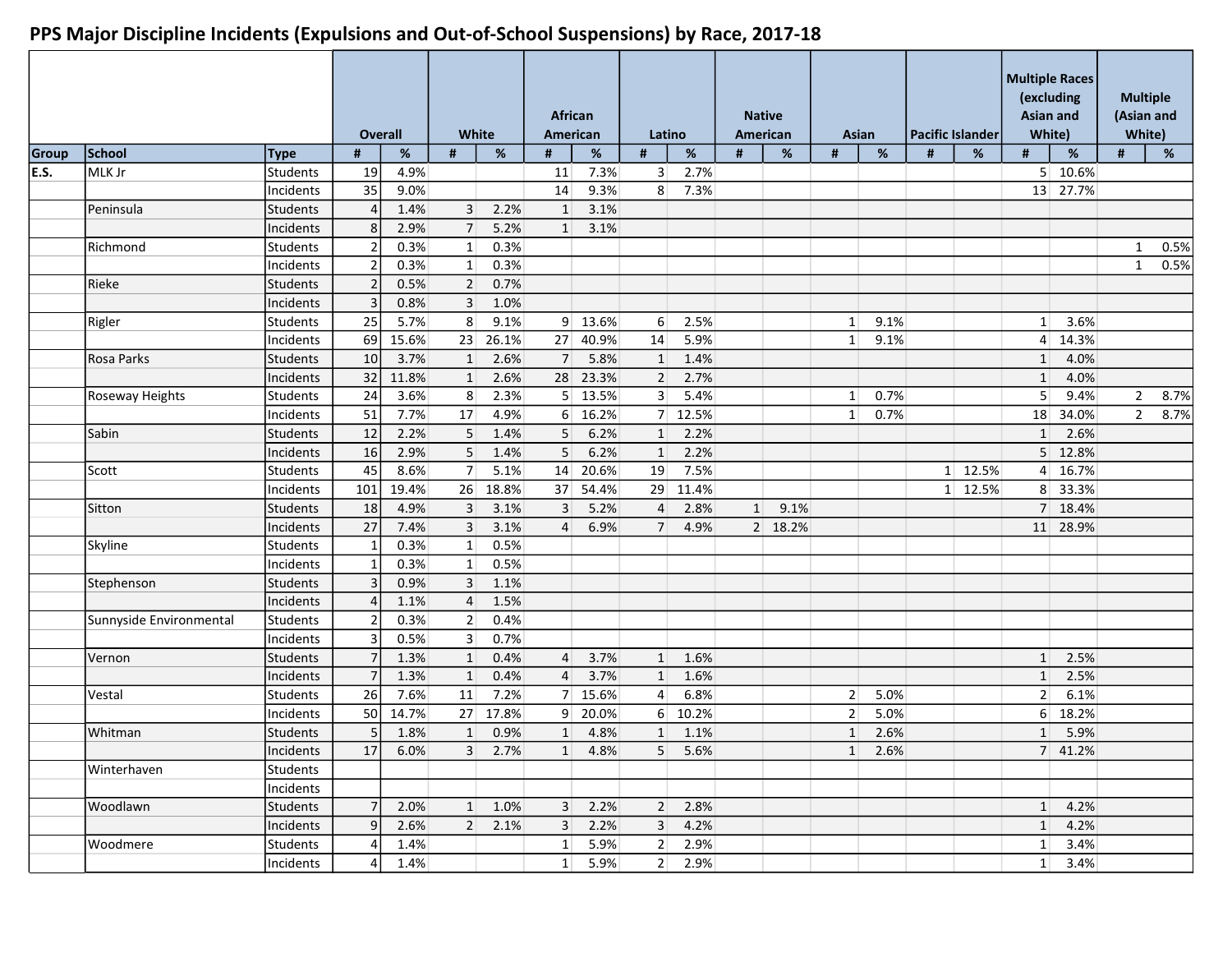|       |                     |                 |                 | <b>Overall</b> | White            |          | African<br>American |                 | Latino         |          | <b>Native</b><br><b>American</b> |         | <b>Asian</b>    |                  | <b>Pacific Islander</b> |        | (excluding<br><b>Asian and</b><br>White) | <b>Multiple Races</b> | <b>Multiple</b><br>(Asian and<br>White) |      |
|-------|---------------------|-----------------|-----------------|----------------|------------------|----------|---------------------|-----------------|----------------|----------|----------------------------------|---------|-----------------|------------------|-------------------------|--------|------------------------------------------|-----------------------|-----------------------------------------|------|
| Group | School              | <b>Type</b>     | #               | %              | #                | %        | #                   | %               | #              | %        | #                                | %       | #               | %                |                         | %      | #                                        | %                     | #                                       | %    |
| E.S.  | <b>Woodstock</b>    | <b>Students</b> | 8 <sup>1</sup>  | 1.4%           | 5 <sup>1</sup>   | 1.7%     |                     |                 |                |          |                                  |         | $\overline{2}$  | 1.3%             | $\ast$                  | $\ast$ |                                          |                       |                                         |      |
|       |                     | Incidents       | 32              | 5.8%           | 25               | 8.6%     |                     |                 |                |          |                                  |         | $\overline{4}$  | 2.7%             | $\ast$                  | $\ast$ |                                          |                       |                                         |      |
|       | <b>Total</b>        | Students        | 714             | 2.7%           | 225              | 1.5%     | 204                 | 8.1%            | 150            | 3.4%     | 6                                | 4.1%    | 21              | 1.2%             | 7 <sup>1</sup>          | 3.5%   | 93                                       | 5.8%                  | 8                                       | 0.7% |
|       |                     | Incidents       | 1346            | 5.1%           | 446              | 3.0%     | 398                 | 15.8%           | 257            | 5.8%     | $\overline{7}$                   | 4.7%    | 29              | 1.6%             | 11                      | 5.5%   |                                          | 188 11.6%             | 10                                      | 0.9% |
| lm.s. | Beaumont            | <b>Students</b> | 34              | 5.8%           | 13               | 3.8%     |                     | 11 16.4%        | 5              | 4.2%     | $\ast$                           | $\ast$  |                 |                  |                         |        | 2 <sup>1</sup>                           | 5.9%                  | $\mathbf{1}$                            | 8.3% |
|       |                     | Incidents       | 49              | 8.3%           | 20               | 5.9%     |                     | 16 23.9%        | $\overline{7}$ | 5.9%     | $\ast$                           | $\ast$  |                 |                  |                         |        | $\overline{3}$                           | 8.8%                  | $\mathbf{1}$                            | 8.3% |
|       | da Vinci            | Students        |                 | 1.5%           | $\vert$          | 1.2%     |                     |                 | $1\vert$       | 2.0%     |                                  |         |                 |                  |                         |        | $1\vert$                                 | 2.8%                  | $\mathbf{1}$                            | 9.1% |
|       |                     | Incidents       |                 | 1.5%           | $\overline{4}$   | 1.2%     |                     |                 | $1\vert$       | 2.0%     |                                  |         |                 |                  |                         |        | $1\vert$                                 | 2.8%                  | $\mathbf{1}$                            | 9.1% |
|       | George              | Students        | 69              | 16.5%          | 7                | 9.3%     |                     | 25 28.1%        | 24             | 13.6%    |                                  |         |                 | 2 11.1%          |                         |        |                                          | 11 25.0%              |                                         |      |
|       |                     | Incidents       | 121             | 29.0%          |                  | 11 14.7% |                     | 47 52.8%        |                | 42 23.7% |                                  |         |                 | 4 22.2%          |                         |        |                                          | 17 38.6%              |                                         |      |
|       | Gray                | <b>Students</b> | 13              | 2.4%           | 10 <sup>1</sup>  | 2.4%     |                     |                 | $1\vert$       | 2.3%     | $\ast$                           | $\ast$  |                 |                  |                         |        | $1\vert$                                 | 3.8%                  |                                         |      |
|       |                     | Incidents       | 15              | 2.8%           | 12               | 2.9%     |                     |                 | 1 <sup>1</sup> | 2.3%     | $\ast$                           | $\ast$  |                 |                  |                         |        | 1                                        | 3.8%                  |                                         |      |
|       | Hosford             | Students        | 11              | 1.8%           | 8                | 2.1%     | 2 <sup>1</sup>      | 8.0%            |                |          |                                  |         |                 |                  |                         |        |                                          |                       | $\mathbf{1}$                            | 2.1% |
|       |                     | Incidents       | 21              | 3.4%           | 16               | 4.3%     | $\overline{4}$      | 16.0%           |                |          |                                  |         |                 |                  |                         |        |                                          |                       | 1                                       | 2.1% |
|       | Jackson             | Students        | 12              | 1.8%           | 8 <sup>1</sup>   | 1.7%     | 3 <sup>1</sup>      | 7.0%            | $1\vert$       | 1.8%     |                                  |         |                 |                  |                         |        |                                          |                       |                                         |      |
|       |                     | Incidents       | 24              | 3.6%           | 14               | 2.9%     |                     | 9 20.9%         | $\mathbf{1}$   | 1.8%     |                                  |         |                 |                  |                         |        |                                          |                       |                                         |      |
|       | Lane                | <b>Students</b> | 35              | 7.7%           | 11               | 6.6%     |                     | 11 31.4%        | 6              | 4.7%     |                                  |         | $\overline{3}$  | 3.7%             |                         |        |                                          | 4 13.8%               |                                         |      |
|       |                     | Incidents       | 55              | 12.1%          | 13               | 7.8%     |                     | 22 62.9%        | 8              | 6.3%     |                                  |         | 3               | 3.7%             |                         |        |                                          | 9 31.0%               |                                         |      |
|       | Mt Tabor            | Students        | 16 <sup>1</sup> | 2.2%           | $6 \overline{6}$ | 1.3%     |                     | 2 10.5%         | $\overline{4}$ | 5.1%     | $\ast$                           | $\ast$  | 1               | 1.9%             |                         |        |                                          |                       | $\overline{2}$                          | 2.4% |
|       |                     | Incidents       | 26              | 3.6%           | 15               | 3.4%     |                     | $2 \mid 10.5\%$ | $\overline{4}$ | 5.1%     | $\ast$                           | $\ast$  | $1\vert$        | 1.9%             |                         |        |                                          |                       | 3                                       | 3.5% |
|       | <b>Ockley Green</b> | Students        | 44              | 8.3%           | 7                | 3.7%     |                     | 19 15.4%        | 12             | 9.7%     |                                  |         |                 |                  |                         |        |                                          | 6 14.0%               |                                         |      |
|       |                     | Incidents       | 65              | 12.2%          | $\overline{9}$   | 4.8%     |                     | 28 22.8%        |                | 18 14.5% |                                  |         |                 |                  |                         |        |                                          | 10 23.3%              |                                         |      |
|       | Sellwood            | Students        | 10 <sup>1</sup> | 1.7%           | 7 <sup>1</sup>   | 1.5%     |                     | 1 16.7%         |                |          |                                  |         |                 | $1 \quad 11.1\%$ |                         |        |                                          |                       | $\mathbf{1}$                            | 3.7% |
|       |                     | lIncidents      | 10 <sup>1</sup> | 1.7%           | 7 <sup>1</sup>   | 1.5%     |                     | 1 16.7%         |                |          |                                  |         |                 | 1 11.1%          |                         |        |                                          |                       | 1                                       | 3.7% |
|       | West Sylvan         | Students        | 11              | 1.3%           | 8 <sup>°</sup>   | 1.3%     |                     |                 | $\overline{2}$ | 2.1%     |                                  |         | 1               | 1.1%             |                         |        |                                          |                       |                                         |      |
|       |                     | Incidents       | 13              | 1.5%           | 10               | 1.7%     |                     |                 | 2              | 2.1%     |                                  |         | $\mathbf{1}$    | 1.1%             |                         |        |                                          |                       |                                         |      |
|       | <b>Total</b>        | Students        | 262             | 4.1%           | 89               | 2.3%     |                     | 74 16.4%        | 56             | 5.8%     |                                  | 4 10.3% | 8               | 2.0%             |                         |        | 25                                       | 6.8%                  | 6                                       | 2.0% |
|       |                     | Incidents       | 406             | 6.3%           | 131              | 3.4%     |                     | 129 28.7%       | 84             | 8.7%     |                                  | 4 10.3% | 10 <sup>1</sup> | 2.5%             |                         |        |                                          | 41 11.1%              | $\overline{7}$                          | 2.4% |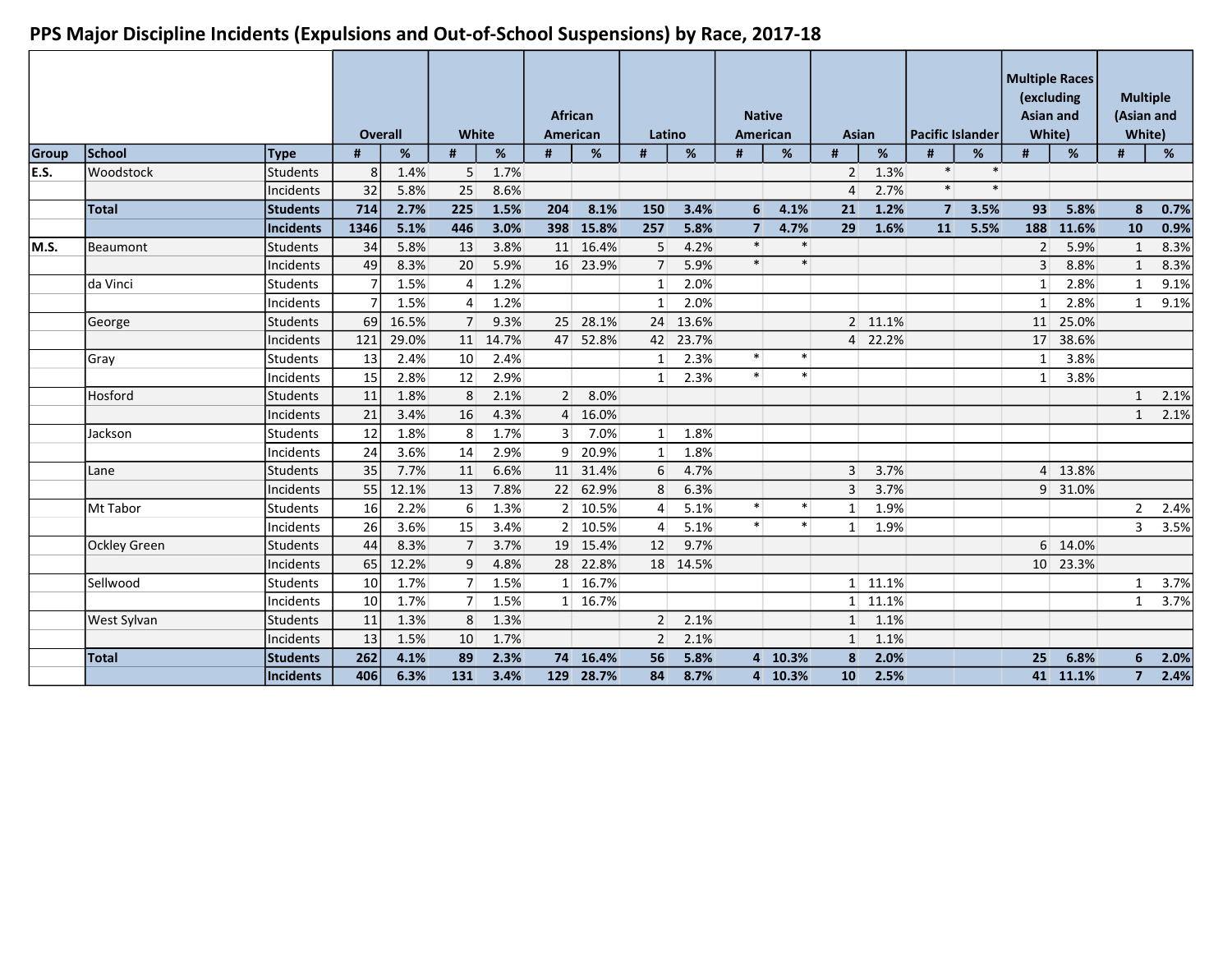|       |                                          |                  |          | <b>Overall</b> | White          |       | <b>African</b><br>American |           | Latino         |         |              | <b>Native</b><br>American | Asian          |        |                | <b>Pacific Islander</b> | (excluding<br><b>Asian and</b><br>White) | <b>Multiple Races</b> | <b>Multiple</b><br>(Asian and<br>White) |      |
|-------|------------------------------------------|------------------|----------|----------------|----------------|-------|----------------------------|-----------|----------------|---------|--------------|---------------------------|----------------|--------|----------------|-------------------------|------------------------------------------|-----------------------|-----------------------------------------|------|
| Group | School                                   | Type             | #        | %              | #              | %     | #                          | %         | #              | %       |              | %                         | #              | %      | #              | %                       | #                                        | %                     | #                                       | %    |
| H.S.  | Benson                                   | <b>Students</b>  | 23       | 2.2%           | 13             | 3.3%  | $\overline{4}$             | 2.6%      | 2 <sup>1</sup> | 0.8%    |              |                           |                |        |                |                         | $\overline{3}$                           | 4.2%                  | 1                                       | 3.4% |
|       |                                          | Incidents        | 27       | 2.6%           | 15             | 3.8%  | 4                          | 2.6%      | $\overline{2}$ | 0.8%    |              |                           |                |        |                |                         | $\overline{4}$                           | 5.6%                  | $\overline{2}$                          | 6.9% |
|       | Cleveland                                | Students         | 21       | 1.3%           | 11             | 1.0%  | $\overline{3}$             | 6.7%      | 5 <sup>1</sup> | 3.6%    |              |                           |                |        |                |                         |                                          |                       | $\overline{2}$                          | 2.7% |
|       |                                          | Incidents        | 25       | 1.6%           | 12             | 1.1%  | $\overline{4}$             | 8.9%      | 7              | 5.1%    |              |                           |                |        |                |                         |                                          |                       | $\overline{2}$                          | 2.7% |
|       | Franklin                                 | Students         | 55       | 3.2%           | 15             | 1.8%  | 17                         | 17.3%     | 13             | 3.6%    |              |                           | $\overline{2}$ | 0.7%   |                |                         | $6 \overline{6}$                         | 7.9%                  | $\overline{2}$                          | 3.8% |
|       |                                          | Incidents        | 80       | 4.6%           | 16             | 1.9%  | 32                         | 32.7%     | 18             | 5.0%    |              |                           | $\overline{2}$ | 0.7%   |                |                         | 10 <sup>1</sup>                          | 13.2%                 | $\overline{2}$                          | 3.8% |
|       | Grant                                    | Students         | 18       | 1.2%           | 8 <sup>°</sup> | 0.7%  | 6                          | 5.8%      |                |         |              |                           |                |        |                |                         | $\overline{4}$                           | 4.8%                  |                                         |      |
|       |                                          | Incidents        | 21       | 1.4%           | 8 <sup>1</sup> | 0.7%  | $\overline{9}$             | 8.7%      |                |         |              |                           |                |        |                |                         | $\vert 4 \vert$                          | 4.8%                  |                                         |      |
|       | Jefferson                                | Students         | 60       | 8.9%           | 8 <sup>°</sup> | 4.2%  | 38                         | 14.0%     | 5 <sup>1</sup> | 4.4%    |              |                           |                |        |                |                         |                                          | 9 15.3%               |                                         |      |
|       |                                          | Incidents        | 79       | 11.7%          | 8              | 4.2%  |                            | 47 17.3%  | 12             | 10.5%   |              |                           |                |        |                |                         |                                          | 12 20.3%              |                                         |      |
|       | Lincoln                                  | Students         | 21       | 1.2%           | 14             | 1.2%  |                            |           | $\overline{4}$ | 2.8%    |              |                           |                |        |                |                         | $1\vert$                                 | 1.7%                  | $\overline{2}$                          | 2.4% |
|       |                                          | Incidents        | 24       | 1.4%           | 15             | 1.2%  |                            |           | 5              | 3.5%    |              |                           |                |        |                |                         | $1\vert$                                 | 1.7%                  | 3                                       | 3.6% |
|       | Madison                                  | Students         | 63       | 5.5%           | 14             | 3.6%  |                            | 23 11.6%  | 14             | 5.0%    |              |                           |                |        |                | 3 21.4%                 |                                          | 9 10.6%               |                                         |      |
|       |                                          | Incidents        | 84       | 7.3%           | 20             | 5.2%  |                            | 37 18.7%  | 15             | 5.4%    |              |                           |                |        |                | 3 21.4%                 |                                          | 9 10.6%               |                                         |      |
|       | Roosevelt                                | <b>Students</b>  | 50       | 5.8%           | 10             | 4.1%  | 22                         | 14.0%     | 15             | 4.7%    |              |                           | $1\vert$       | 2.8%   |                |                         | 2 <sup>1</sup>                           | 3.9%                  |                                         |      |
|       |                                          | lIncidents       | 62       | 7.2%           | 12             | 4.9%  | 29                         | 18.5%     | 18             | 5.6%    |              |                           | 1              | 2.8%   |                |                         | 2 <sup>1</sup>                           | 3.9%                  |                                         |      |
|       | Wilson                                   | Students         | 41       | 2.7%           | 20             | 1.8%  | 5                          | 6.3%      | 10             | 7.5%    |              | 1 11.1%                   | $1\vert$       | 2.0%   |                |                         | $\overline{4}$                           | 5.9%                  |                                         |      |
|       |                                          | Incidents        | 53       | 3.5%           | 24             | 2.2%  | 6                          | 7.5%      | 15             | 11.2%   |              | 1 11.1%                   | $\overline{3}$ | 5.9%   |                |                         | $\overline{4}$                           | 5.9%                  |                                         |      |
|       | <b>Total</b>                             | Students         | 351      | 3.0%           | 112            | 1.7%  | 118                        | 10.4%     | 68             | 3.7%    | $\mathbf{1}$ | 1.4%                      | 4              | 0.4%   | 3 <sup>1</sup> | 3.5%                    | 38                                       | 6.1%                  | $\overline{7}$                          | 1.7% |
|       |                                          | <b>Incidents</b> | 455      | 3.9%           | 130            | 2.0%  |                            | 168 14.9% | 92             | 5.0%    | 1            | 1.4%                      | 6              | 0.6%   | 3 <sup>1</sup> | 3.5%                    | 46                                       | 7.4%                  | 9                                       | 2.2% |
| Alt.  | <b>ACCESS</b>                            | Students         |          | 1.2%           | $\overline{2}$ | 0.9%  |                            |           | 1              | 5.3%    |              |                           | 1              | 2.6%   |                |                         |                                          |                       |                                         |      |
|       |                                          | Incidents        | $6 \mid$ | 1.8%           | $\overline{2}$ | 0.9%  |                            |           |                | 2 10.5% |              |                           | 2 <sup>1</sup> | 5.1%   |                |                         |                                          |                       |                                         |      |
|       | Alliance **                              | Students         | 37       | 19.4%          | 11             | 13.1% |                            | 10 26.3%  | $\overline{4}$ | 9.5%    |              |                           | $\ast$         | $\ast$ |                |                         |                                          | 11 64.7%              |                                         |      |
|       |                                          | Incidents        | 56       | 29.3%          | 16             | 19.0% |                            | 15 39.5%  | 4              | 9.5%    |              |                           | $\ast$         | $\ast$ |                |                         |                                          | 20 117.6%             |                                         |      |
|       | Metro. Learning Center                   | <b>Students</b>  | 15       | 3.8%           | 14             | 4.7%  |                            |           |                |         | $\ast$       | $\ast$                    |                |        |                |                         |                                          |                       |                                         |      |
|       |                                          | Incidents        | 25       | 6.4%           | 24             | 8.1%  |                            |           |                |         | $\ast$       | $\ast$                    |                |        |                |                         |                                          |                       |                                         |      |
|       | Portland International Scholars Students |                  |          |                |                |       |                            |           |                |         |              |                           |                |        |                |                         |                                          |                       |                                         |      |
|       |                                          | Incidents        |          |                |                |       |                            |           |                |         |              |                           |                |        |                |                         |                                          |                       |                                         |      |
|       | <b>Total</b>                             | Students         | 56       | 6.0%           | 27             | 4.5%  |                            | 10 19.6%  | 5              | 4.2%    |              | 1 11.1%                   | 2 <sup>1</sup> | 3.3%   |                |                         |                                          | 11 20.4%              |                                         |      |
|       |                                          | Incidents        | 87       | 9.2%           | 42             | 6.9%  |                            | 15 29.4%  | 6              | 5.0%    |              | 1 11.1%                   | 3 <sup>1</sup> | 5.0%   |                |                         |                                          | 20 37.0%              |                                         |      |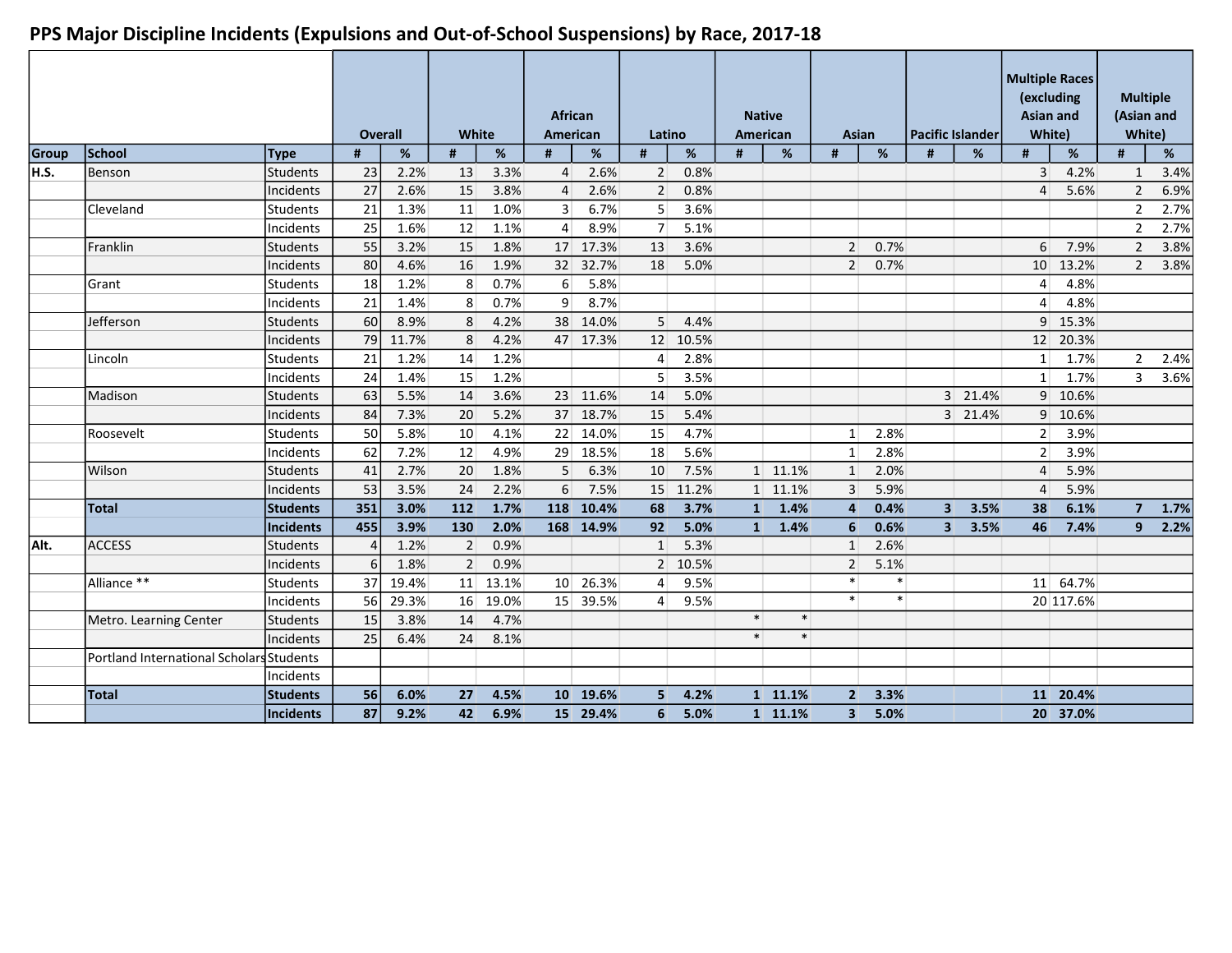|        |                            |                  | <b>Overall</b>  |       | White |          |                | <b>African</b><br>American | Latino       |          | <b>Native</b><br>American |         |   | <b>Asian</b> |   | Pacific Islander | <b>Asian and</b><br>White) | <b>Multiple Races</b><br>(excluding |   | <b>Multiple</b><br>(Asian and<br>White) |
|--------|----------------------------|------------------|-----------------|-------|-------|----------|----------------|----------------------------|--------------|----------|---------------------------|---------|---|--------------|---|------------------|----------------------------|-------------------------------------|---|-----------------------------------------|
| Group  | School                     | <b>Type</b>      | #               | %     | #     | %        | #              | %                          | #            | %        | #                         | %       | # | %            | # | %                | #                          | %                                   | # | %                                       |
| lCBO.  | NAYA Early College Academy | Students         | 6               | 10.0% |       | 1 16.7%  |                |                            |              | 2 10.0%  |                           | 2 13.3% |   |              |   |                  | $1\vert$                   | 8.3%                                |   |                                         |
|        |                            | Incidents        |                 | 11.7% |       | 1 16.7%  |                |                            |              | 3 15.0%  |                           | 2 13.3% |   |              |   |                  | $1\vert$                   | 8.3%                                |   |                                         |
|        | Open School North          | Students         |                 |       |       |          |                |                            |              |          |                           |         |   |              |   |                  |                            |                                     |   |                                         |
|        |                            | Incidents        |                 |       |       |          |                |                            |              |          |                           |         |   |              |   |                  |                            |                                     |   |                                         |
|        | Rosemary Anderson          | <b>Students</b>  |                 | 0.3%  |       |          |                |                            |              |          |                           |         |   |              |   |                  | $1\vert$                   | 3.3%                                |   |                                         |
|        |                            | Incidents        |                 | 0.3%  |       |          |                |                            |              |          |                           |         |   |              |   |                  | $1\vert$                   | 3.3%                                |   |                                         |
|        | <b>SE Works</b>            | Students         |                 | 1.9%  |       |          |                |                            |              | 1 11.1%  |                           |         |   |              |   |                  |                            |                                     |   |                                         |
|        |                            | <b>Incidents</b> |                 | 1.9%  |       |          |                |                            |              | 1 11.1%  |                           |         |   |              |   |                  |                            |                                     |   |                                         |
|        | Youth Builders             | Students         |                 |       |       |          |                |                            |              |          |                           |         |   |              |   |                  |                            |                                     |   |                                         |
|        |                            | Incidents        |                 |       |       |          |                |                            |              |          |                           |         |   |              |   |                  |                            |                                     |   |                                         |
|        | Youth Progress Association | lStudents        |                 |       |       |          |                |                            |              |          |                           |         |   |              |   |                  |                            |                                     |   |                                         |
|        |                            | Incidents        |                 |       |       |          |                |                            |              |          |                           |         |   |              |   |                  |                            |                                     |   |                                         |
|        | Total                      | <b>Students</b>  | 50 <sub>1</sub> | 7.5%  |       | 29 11.4% | 5 <sup>1</sup> | 3.4%                       | 9            | 5.8%     | 2 <sup>1</sup>            | 8.3%    |   |              |   |                  | 5 <sup>1</sup>             | 8.3%                                |   |                                         |
|        |                            | Incidents        | 79              | 11.9% |       | 49 19.3% | 7 <sup>1</sup> | 4.7%                       | 11           | 7.1%     | $2^{\vert}$               | 8.3%    |   |              |   |                  |                            | 10 16.7%                            |   |                                         |
|        | Mt Scott Learning Center   | Students         | 42              | 29.2% | 28    | 28.6%    |                | 5 71.4%                    |              | 6 26.1%  |                           |         |   |              |   |                  |                            | 3 42.9%                             |   |                                         |
|        |                            | Incidents        | 70              | 48.6% |       | 48 49.0% |                | 7 100.0%                   |              | 7 30.4%  |                           |         |   |              |   |                  |                            | 8 114.3%                            |   |                                         |
| Sp.Ed. | <b>CTC Humboldt</b>        | Students         |                 |       |       |          |                |                            |              |          |                           |         |   |              |   |                  |                            |                                     |   |                                         |
|        |                            | Incidents        |                 |       |       |          |                |                            |              |          |                           |         |   |              |   |                  |                            |                                     |   |                                         |
|        | <b>CTC Northeast</b>       | Students         |                 |       |       |          |                |                            |              |          |                           |         |   |              |   |                  |                            |                                     |   |                                         |
|        |                            | Incidents        |                 |       |       |          |                |                            |              |          |                           |         |   |              |   |                  |                            |                                     |   |                                         |
|        | <b>ICTC Southeast</b>      | Students         |                 |       |       |          |                |                            |              |          |                           |         |   |              |   |                  |                            |                                     |   |                                         |
|        |                            | Incidents        |                 |       |       |          |                |                            |              |          |                           |         |   |              |   |                  |                            |                                     |   |                                         |
|        | PPS Pioneer Programs **    | Students         | 31              | 22.8% | 15    | 20.8%    |                | 12 36.4%                   | $1\vert$     | 7.1%     |                           |         |   |              |   |                  |                            | 3 18.8%                             |   |                                         |
|        |                            | Incidents        | 53              | 39.0% | 22    | 30.6%    | 22             | 66.7%                      |              | 2 14.3%  |                           |         |   |              |   |                  |                            | 7 43.8%                             |   |                                         |
|        | Total                      | <b>Students</b>  | 31              | 11.8% |       | 15 10.0% |                | 12 25.0%                   | $\mathbf{1}$ | 3.6%     |                           |         |   |              |   |                  |                            | 3 15.0%                             |   |                                         |
|        |                            | Incidents        | 53              | 20.2% |       | 22 14.7% |                | 22 45.8%                   |              | $2$ 7.1% |                           |         |   |              |   |                  |                            | 7 35.0%                             |   |                                         |